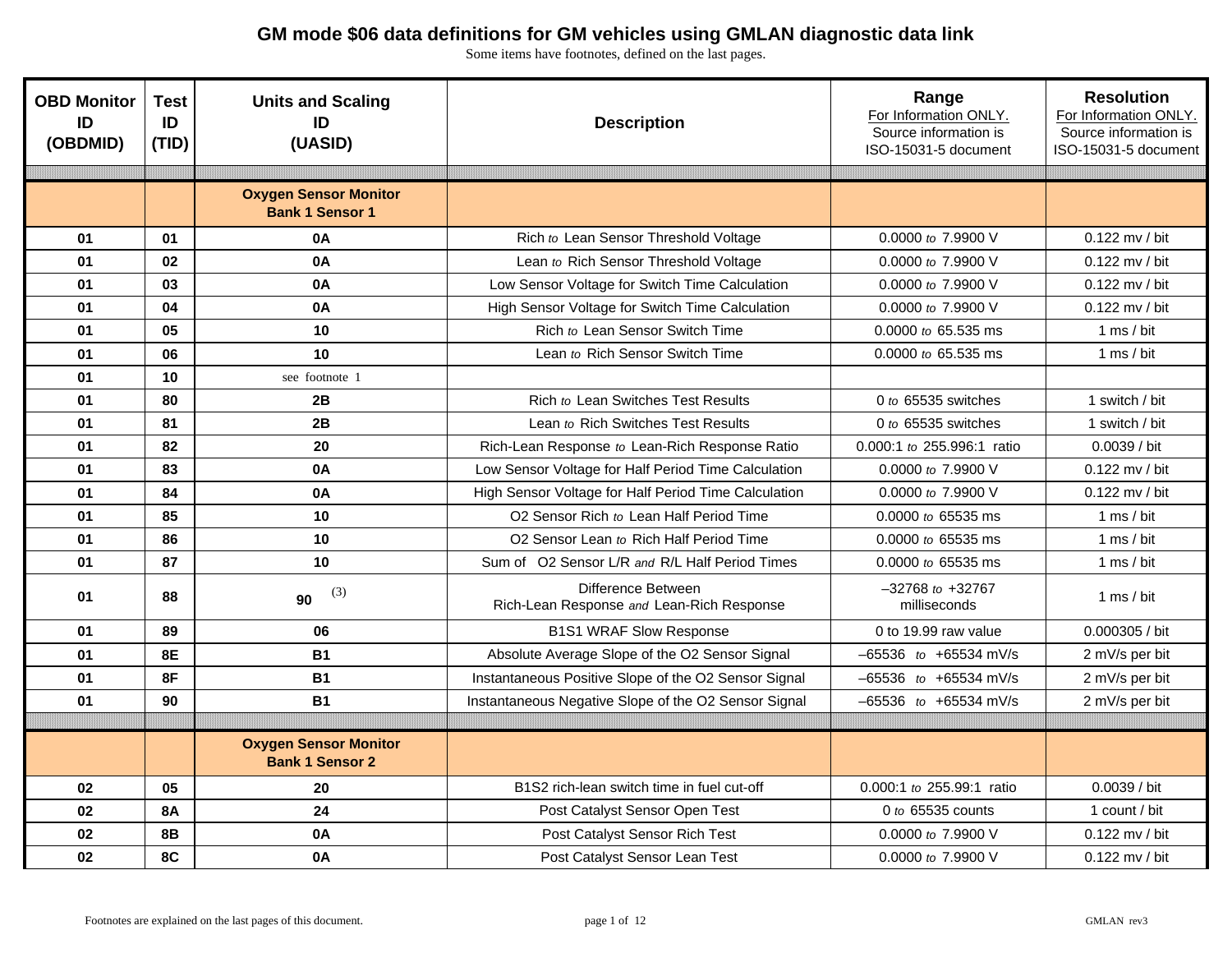| <b>OBD Monitor</b><br>ID<br>(OBDMID) | <b>Test</b><br>ID<br>(TID) | <b>Units and Scaling</b><br>ID<br>(UASID)              | <b>Description</b>                                              | Range<br>For Information ONLY.<br>Source information is<br>ISO-15031-5 document | <b>Resolution</b><br>For Information ONLY.<br>Source information is<br>ISO-15031-5 document |
|--------------------------------------|----------------------------|--------------------------------------------------------|-----------------------------------------------------------------|---------------------------------------------------------------------------------|---------------------------------------------------------------------------------------------|
|                                      |                            |                                                        |                                                                 |                                                                                 |                                                                                             |
|                                      |                            | <b>Oxygen Sensor Monitor</b><br><b>Bank 1 Sensor 3</b> |                                                                 |                                                                                 |                                                                                             |
| 03                                   | <b>8A</b>                  | 24                                                     | Post Catalyst Sensor Open Test                                  | 0 to 65535 counts                                                               | 1 count / bit                                                                               |
| 03                                   | <b>8B</b>                  | <b>0A</b>                                              | Post Catalyst Sensor Rich Test                                  | 0.0000 to 7.9900 V                                                              | $0.122$ mv / bit                                                                            |
| 03                                   | 8C                         | 0A                                                     | Post Catalyst Sensor Lean Test                                  | 0.0000 to 7.9900 V                                                              | $0.122$ mv / bit                                                                            |
|                                      |                            |                                                        |                                                                 |                                                                                 |                                                                                             |
|                                      |                            | <b>Oxygen Sensor Monitor</b><br><b>Bank 2 Sensor 1</b> |                                                                 |                                                                                 |                                                                                             |
| 05                                   | 01                         | 0A                                                     | Rich to Lean Sensor Threshold Voltage                           | 0.0000 to 7.9900 V                                                              | 0.122 mv / bit                                                                              |
| 05                                   | 02                         | 0A                                                     | Lean to Rich Sensor Threshold Voltage                           | 0.0000 to 7.9900 V                                                              | 0.122 mv / bit                                                                              |
| 05                                   | 03                         | 0A                                                     | Low Sensor Voltage for Switch Time Calculation                  | 0.0000 to 7.9900 V                                                              | 0.122 mv / bit                                                                              |
| 05                                   | 04                         | 0A                                                     | High Sensor Voltage For Switch Time Calculation                 | 0.0000 to 7.9900 V                                                              | 0.122 mv / bit                                                                              |
| 05                                   | 05                         | 10                                                     | Rich to Lean Sensor Switch Time                                 | 0.0000 to 65535 ms                                                              | 1 ms $/$ bit                                                                                |
| 05                                   | 06                         | 10                                                     | Lean to Rich Sensor Switch Time                                 | 0.0000 to 65535 ms                                                              | 1 ms $/$ bit                                                                                |
| 05                                   | 10                         | see footnote 1                                         |                                                                 |                                                                                 |                                                                                             |
| 05                                   | 80                         | 2B                                                     | Rich to Lean Switches Test Results                              | 0 to $65535$ switches                                                           | 1 switch / bit                                                                              |
| 05                                   | 81                         | 2B                                                     | Lean to Rich Switches Test Results                              | 0 to $65535$ switches                                                           | 1 switch / bit                                                                              |
| 05                                   | 82                         | 20                                                     | Rich-Lean Response to Lean-Rich Response Ratio                  | 0:1 to 255.996:1 ratio                                                          | 0.0039 / bit                                                                                |
| 05                                   | 83                         | 0A                                                     | Low Sensor Voltage for Half Period Time Calculation             | 0.0000 to 7.9900 V                                                              | 0.122 mv / bit                                                                              |
| 05                                   | 84                         | 0A                                                     | High Sensor Voltage for Half Period Time Calculation            | 0.0000 to 7.9900 V                                                              | 0.122 mv / bit                                                                              |
| 05                                   | 85                         | 10                                                     | O2 Sensor Rich to Lean Half Period Time                         | 0.0000 to 65535 ms                                                              | 1 ms $/$ bit                                                                                |
| 05                                   | 86                         | 10                                                     | O2 Sensor Lean to Rich Half Period Time                         | 0.0000 to 65535 ms                                                              | 1 ms $/$ bit                                                                                |
| 05                                   | 87                         | 10                                                     | Sum of O2 Sensor L/R and R/L Half Period Times                  | 0.0000 to 65535 ms                                                              | 1 ms $/$ bit                                                                                |
| 05                                   | 88                         | 90                                                     | Difference Between<br>Rich-Lean Response and Lean-Rich Response | $-32768$ to $+32767$<br>milliseconds                                            | 1 ms / bit                                                                                  |
| 05                                   | 89                         | 06                                                     | <b>B2S1 WRAF Slow Response</b>                                  | 0 to 19.99 raw value                                                            | 0.000305 / bit                                                                              |
| 05                                   | <b>8E</b>                  | <b>B1</b>                                              | Absolute Average Slope of the O2 Sensor Signal                  | -65536 to +65534 mV/s                                                           | 2 mV/s per bit                                                                              |
| 05                                   | 8F                         | <b>B1</b>                                              | Instantaneous Positive Slope of the O2 Sensor Signal            | $-65536$ to $+65534$ mV/s                                                       | 2 mV/s per bit                                                                              |
| 05                                   | 90                         | <b>B1</b>                                              | Instantaneous Negative Slope of the O2 Sensor Signal            | -65536 to +65534 mV/s                                                           | 2 mV/s per bit                                                                              |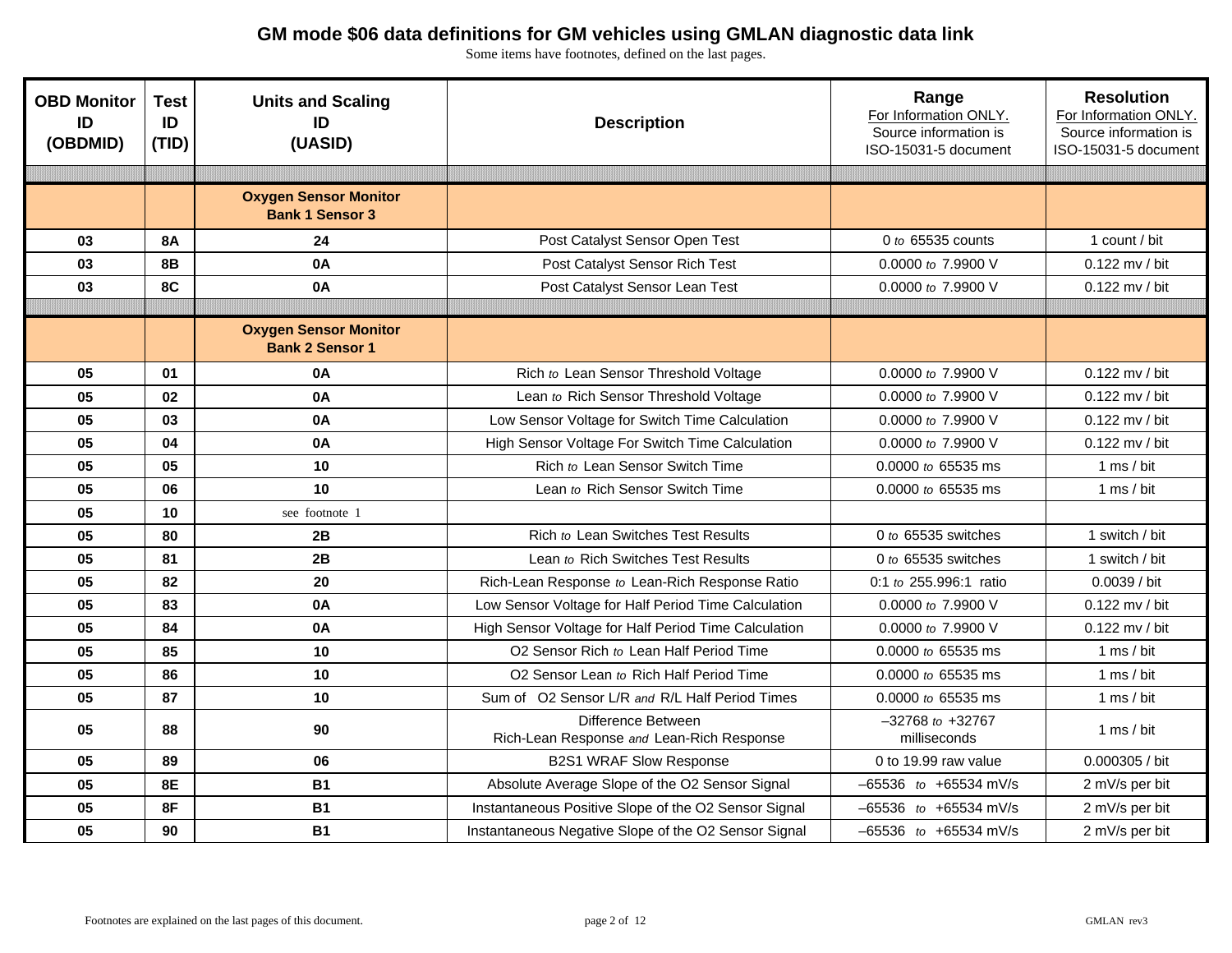| <b>OBD Monitor</b><br>ID<br>(OBDMID) | <b>Test</b><br>ID<br>(TID) | <b>Units and Scaling</b><br>ID<br>(UASID)              | <b>Description</b>                                      | Range<br>For Information ONLY.<br>Source information is<br>ISO-15031-5 document | <b>Resolution</b><br>For Information ONLY.<br>Source information is<br>ISO-15031-5 document |
|--------------------------------------|----------------------------|--------------------------------------------------------|---------------------------------------------------------|---------------------------------------------------------------------------------|---------------------------------------------------------------------------------------------|
|                                      |                            |                                                        |                                                         |                                                                                 |                                                                                             |
|                                      |                            | <b>Oxygen Sensor Monitor</b><br><b>Bank 2 Sensor 2</b> |                                                         |                                                                                 |                                                                                             |
| 06                                   | 05                         | 20                                                     | B2S2 rich-lean switch time in fuel cut-off              | 0.000:1 to 255.99:1 ratio                                                       | 0.0039 / bit                                                                                |
| 06                                   | <b>8A</b>                  | 24                                                     | Post Catalyst Sensor Open Test                          | 0 to 65535 counts                                                               | 1 count / bit                                                                               |
| 06                                   | <b>8B</b>                  | 0A                                                     | Post Catalyst Sensor Rich Tests                         | 0.0000 to $7.9900$ V                                                            | 0.122 mv / bit                                                                              |
| 06                                   | 8C                         | 0A                                                     | Post Catalyst Sensor Lean Tests                         | 0.0000 to 7.9900 V                                                              | 0.122 mv / bit                                                                              |
|                                      |                            |                                                        |                                                         |                                                                                 |                                                                                             |
|                                      |                            | <b>Oxygen Sensor Monitor</b><br><b>Bank 2 Sensor 3</b> |                                                         |                                                                                 |                                                                                             |
| 07                                   | <b>8A</b>                  | 24                                                     | Post Catalyst Sensor Open Tests                         | 0 to 65535 counts                                                               | 1 count / bit                                                                               |
| 07                                   | <b>8B</b>                  | 0A                                                     | Post Catalyst Sensor Rich Tests                         | 0.0000 to 7.9900 V                                                              | 0.122 mv / bit                                                                              |
| 07                                   | 8C                         | 0A                                                     | Post Catalyst Sensor Lean Tests                         | 0.0000 to 7.9900 V                                                              | 0.122 mv / bit                                                                              |
|                                      |                            |                                                        |                                                         |                                                                                 |                                                                                             |
|                                      |                            | <b>Catalyst Monitor</b>                                |                                                         |                                                                                 |                                                                                             |
| 21                                   | A <sub>0</sub>             | 01                                                     | Catalyst Test Bank 1 (using OSC normalized ratio units) | 0 to $+65535$ unitless                                                          | 1 per bit                                                                                   |
| 21                                   | A <sub>0</sub>             | 05                                                     | Catalyst Test Bank 1 (using OSC normalized ratio units) | 0 to 1.999 unitless                                                             | 0.0000305 / bit                                                                             |
| 21                                   | A <sub>0</sub>             | 90                                                     | Catalyst Test Bank 1 (using OSC compensation units)     | $-32768$ to $+32767$<br>milliseconds                                            | 1 ms $/$ bit                                                                                |
| 21                                   | A1                         | 01                                                     | Catalyst Test Bank 1 (using Catalyst DFCO Exit Test)    | 0 to $+65535$ unitless                                                          | 1 per bit                                                                                   |
| 22                                   | A <sub>0</sub>             | 01                                                     | Catalyst Test Bank 2 (using OSC compensation units)     | 0 to +65535 unitless                                                            | 1 per bit                                                                                   |
| 22                                   | A <sub>0</sub>             | 05                                                     | Catalyst Test Bank 2 (using OSC normalized ratio units) | 0 to 1.999 raw value                                                            | 0.0000305 / bit                                                                             |
| 22                                   | A <sub>0</sub>             | 90                                                     | Catalyst Test Bank 2 (using OSC compensation units)     | $-32768$ to $+32767$<br>milliseconds                                            | 1 ms / bit                                                                                  |
| 22                                   | A <sub>1</sub>             | 01                                                     | Catalyst Test Bank 2 (using Catalyst DFCO Exit Test)    | 0 to $+65535$ unitless                                                          | 1 per bit                                                                                   |
|                                      |                            |                                                        |                                                         |                                                                                 |                                                                                             |
|                                      |                            | <b>EGR Bank 1</b>                                      |                                                         |                                                                                 |                                                                                             |
| 31                                   | A <sub>8</sub>             | <b>FD</b>                                              | <b>EGR Flow Decel Service Test</b>                      | $-32.768$ to $+32.767$ kPa                                                      | 0.001 kPa / bit                                                                             |
| 31                                   | A <sub>9</sub>             | (6)<br><b>FD</b>                                       | <b>EGR Flow Quick Test</b>                              | -32.768 to +32.767 kPa                                                          | 0.001 kPa / bit                                                                             |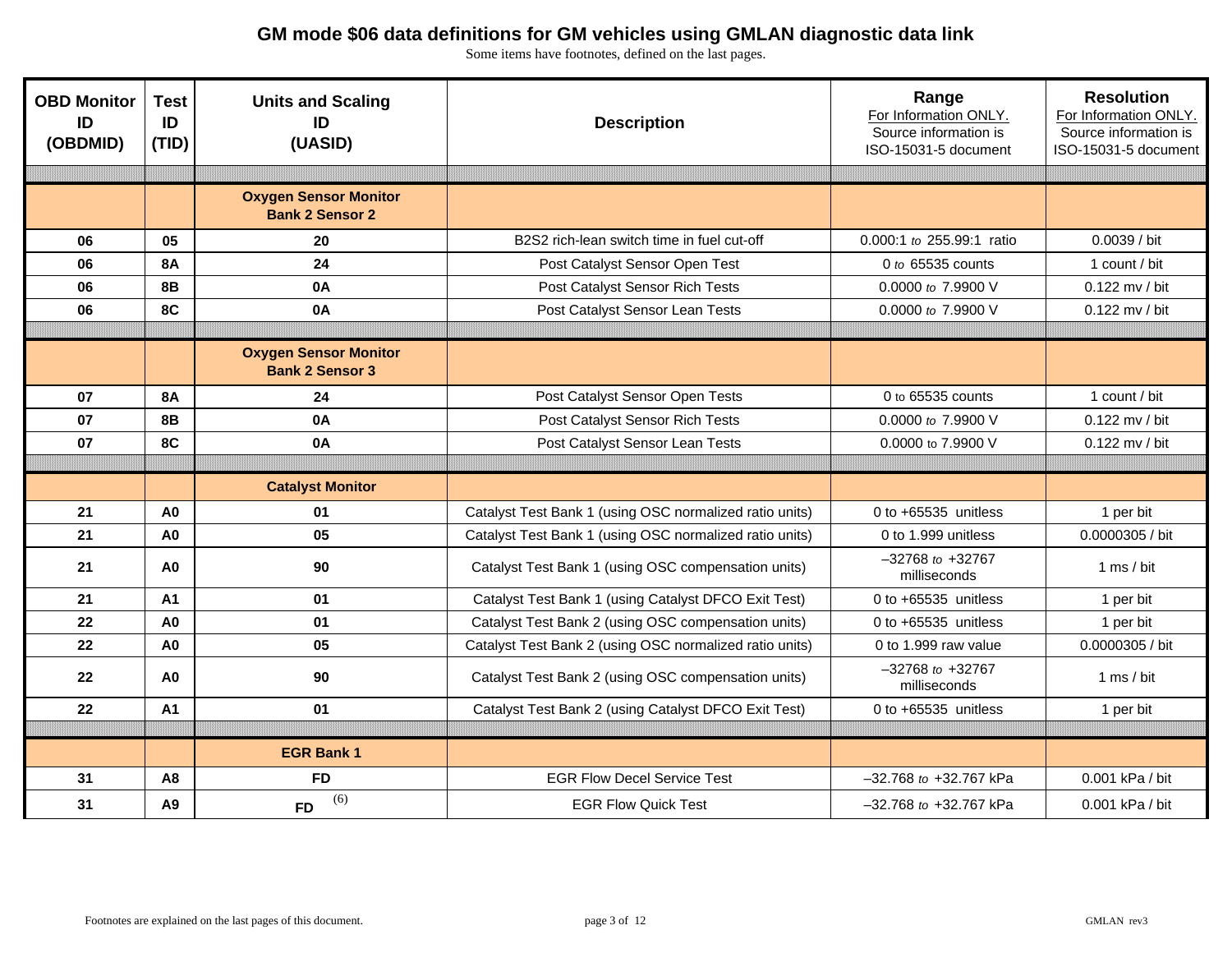| <b>OBD Monitor</b><br>ID<br>(OBDMID) | <b>Test</b><br>ID<br>(TID) | <b>Units and Scaling</b><br>ID<br>(UASID)               | <b>Description</b>                                                                    | Range<br>For Information ONLY.<br>Source information is<br>ISO-15031-5 document | <b>Resolution</b><br>For Information ONLY.<br>Source information is<br>ISO-15031-5 document |  |
|--------------------------------------|----------------------------|---------------------------------------------------------|---------------------------------------------------------------------------------------|---------------------------------------------------------------------------------|---------------------------------------------------------------------------------------------|--|
|                                      |                            |                                                         |                                                                                       |                                                                                 |                                                                                             |  |
|                                      |                            | <b>EVAP Monitor</b><br>(Cap off/gross Leak, large leak) | <b>EVPD</b> = Evap Pressure / Vacuum Decay                                            |                                                                                 |                                                                                             |  |
| 39                                   | 39                         | see footnote 1                                          |                                                                                       |                                                                                 |                                                                                             |  |
| 39                                   | 3A                         | see footnote 1                                          |                                                                                       |                                                                                 |                                                                                             |  |
| 39                                   | 3B                         | see footnote 2                                          |                                                                                       |                                                                                 |                                                                                             |  |
| 39                                   | <b>B0</b>                  | <b>FE</b>                                               | Cap Off/gross Leak                                                                    | -8192 to +8191.75 Pa                                                            | 0.25 Pa / bit                                                                               |  |
| 39                                   | <b>B1</b>                  | 32                                                      | Large leak                                                                            | 0 to 1.999 inch                                                                 | 0.0000305 / bit                                                                             |  |
|                                      |                            |                                                         |                                                                                       |                                                                                 |                                                                                             |  |
|                                      |                            | <b>EVAP Monitor (Large)</b>                             | <b>EVPD</b> = Evap Pressure / Vacuum Decay                                            |                                                                                 |                                                                                             |  |
| 3A                                   | C <sub>0</sub>             | 31                                                      | EVPD Weak Vacuum Test scaled in liters                                                | 0.0 to 65.535 liters                                                            | $0.001$ liters / bit                                                                        |  |
| 3A                                   | C <sub>0</sub>             | <b>FD</b>                                               | EVPD Weak Vacuum Test scaled in kPa                                                   | -32.768 to +32.767 kPa                                                          | 0.001 kPa / bit                                                                             |  |
| 3A                                   | C <sub>1</sub>             | 11                                                      | EVPD Weak Vacuum Follow-up Test                                                       | $0.0$ to 6553.5 sec                                                             | 100 milliseconds / bit                                                                      |  |
|                                      |                            |                                                         |                                                                                       |                                                                                 |                                                                                             |  |
|                                      |                            | <b>EVAP Monitor 0.040"</b>                              | <b>EVPD</b> = Evap Pressure / Vacuum Decay                                            |                                                                                 |                                                                                             |  |
| 3B                                   | C <sub>2</sub>             | 32                                                      | EVPD NV 0.040 Test - scaled in inches                                                 | 0.000 to 1.999 inches                                                           | 0.0000305 inches / bit                                                                      |  |
| 3B                                   | C <sub>2</sub>             | <b>B0</b>                                               | EVPD NV 0.040 Test - scaled in percentage slope                                       | $-100.01$ to $+100.00\%$                                                        | +0.003052 percent / bit                                                                     |  |
|                                      |                            |                                                         |                                                                                       |                                                                                 |                                                                                             |  |
|                                      |                            | <b>EVAP Monitor 0.020"</b>                              | <b>EVPD</b> = Evap Pressure / Vacuum Decay<br><b>EONV</b> = Engine Off Natural Vacuum |                                                                                 |                                                                                             |  |
| 3C                                   | C <sub>2</sub>             | B <sub>0</sub>                                          | EVPD NV 0.020 Test - scaled in percentage slope                                       | $-100.01$ to $+100.00\%$                                                        | +0.003052 percent / bit                                                                     |  |
| 3C                                   | C <sub>3</sub>             | <b>B0</b>                                               | EVPD NV 0.020 Test - scaled in percentage slope                                       | $-100.01$ to $+100.00\%$                                                        | +0.003052 percent / bit                                                                     |  |
| 3C                                   | C <sub>3</sub>             | 32                                                      | EVPD NV 0.020 Test - scaled in inches                                                 | 0.000 to 1.999 inches                                                           | 0.0000305 inches / bit                                                                      |  |
| 3C                                   | C <sub>8</sub>             | 20                                                      | EONV NV 0.020 Test                                                                    | 0.000:1 to 255.996:1 ratio                                                      | 0.0039 / bit                                                                                |  |
| 3C                                   | C <sub>8</sub>             | <b>FD</b>                                               | EONV NV 0.020 Test<br>(Note: 1 kPa = 4.0146309 inches H2O)                            | -32.768 to +32.767 kPa                                                          | 0.001 kPa / bit                                                                             |  |
| 3C                                   | C <sub>9</sub>             | 20                                                      | <b>EONV Vacuum Rezero Test</b>                                                        | 0.000:1 to 255.996:1 ratio                                                      | 0.0039 / bit                                                                                |  |
| 3C                                   | C <sub>9</sub>             | <b>FE</b>                                               | Canister Vent Valve 'stuck closed'                                                    | -8192 to +8191.75 Pa                                                            | 0.25 Pa / bit                                                                               |  |
| 3C                                   | CA                         | 24                                                      | <b>EONV Fuel Level Rationality Test</b>                                               | 0 to 65535 counts                                                               | 1 count / bit                                                                               |  |
| 3C                                   | CB                         | 24                                                      | <b>EONV Vacuum Rationality Test</b>                                                   | 0 to 65535 counts                                                               | 1 count / bit                                                                               |  |
| 3C                                   | CB                         | <b>FE</b>                                               | Canister Purge Valve 'stuck open'                                                     | -8192 to +8191.75 Pa                                                            | 0.25 Pa / bit                                                                               |  |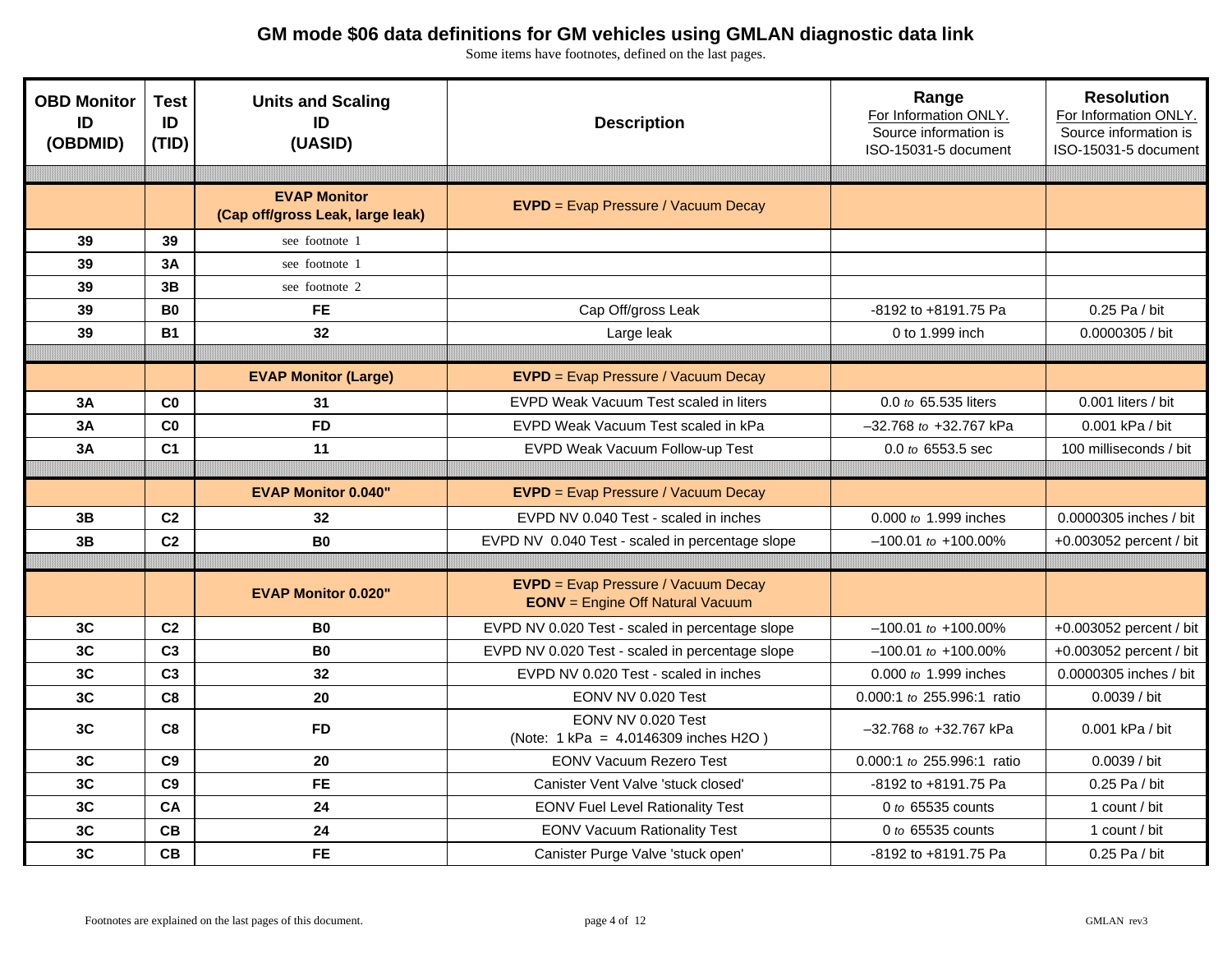| <b>OBD Monitor</b><br>ID<br>(OBDMID) | <b>Test</b><br>ID<br>(TID) | <b>Units and Scaling</b><br>ID<br>(UASID)                     | <b>Description</b>                                                                                                                    | Range<br>For Information ONLY.<br>Source information is<br>ISO-15031-5 document | <b>Resolution</b><br>For Information ONLY.<br>Source information is<br>ISO-15031-5 document |
|--------------------------------------|----------------------------|---------------------------------------------------------------|---------------------------------------------------------------------------------------------------------------------------------------|---------------------------------------------------------------------------------|---------------------------------------------------------------------------------------------|
|                                      |                            |                                                               |                                                                                                                                       |                                                                                 |                                                                                             |
|                                      |                            | <b>Purge Flow Monitor</b>                                     | <b>EVPD</b> = Evap Pressure / Vacuum Decay                                                                                            |                                                                                 |                                                                                             |
| 3D                                   | C <sub>4</sub>             | 11                                                            | EVPD NV Purge Pass Test                                                                                                               | 0.0 to 6553.5 sec                                                               | 100 milliseconds / bit                                                                      |
| 3D                                   | C <sub>5</sub>             | <b>FE</b>                                                     | EVPD Purge Vacuum Fail Test<br>Note: 1kPa = 0.0040146309 inches H2O vacuum<br>Note: Min Test Limit is set to \$8000 if test complete. | -32.768 to +32.767 inches H2O                                                   | $0.001$ inches H2O / bit                                                                    |
| 3D                                   | C6                         | (5)<br>11                                                     | <b>EVPD Vent Restriction Test 1</b>                                                                                                   | 0.0 to 6553.5 sec                                                               | 100 milliseconds / bit                                                                      |
| 3D                                   | C7                         | <b>FD</b>                                                     | EVPD Vent Restriction Test 2 - scaled in kPa.<br>Note: 1 kPa = 4.0146309 in H2O                                                       | 32.768 to +32.767 kPa                                                           | 0.001 kPa / bit                                                                             |
| 3D                                   | C <sub>7</sub>             | 31                                                            | EVPD Vent Restriction Test 2 - scaled in liters                                                                                       | 0.0 to 65.535 liters                                                            | 0.001 liters / bit                                                                          |
| 3D                                   | C <sub>8</sub>             | 31                                                            | EVPD Vent Restriction Test2 - scaled in liters                                                                                        | 0.0 to 65.535 liters                                                            | 0.001 liters / bit                                                                          |
|                                      |                            |                                                               |                                                                                                                                       |                                                                                 |                                                                                             |
|                                      |                            | <b>Oxygen Sensor Heater Monitor</b><br><b>Bank 1 Sensor 1</b> |                                                                                                                                       |                                                                                 |                                                                                             |
| 41                                   | D <sub>0</sub>             | 11                                                            | Time to Activity Monitor                                                                                                              | 0.0 to 6553.5 sec                                                               | 100 milliseconds / bit                                                                      |
| 41                                   | D <sub>1</sub>             | 0F                                                            | Current Feedback Amps Value Test                                                                                                      | 0.00 to 655.35 amperes                                                          | 0.01 Amperes / bit                                                                          |
| 41                                   | D <sub>2</sub>             | 24                                                            | Current Feedback X out of Y Samples Test                                                                                              | 0 to 65535 counts                                                               | 1 count / bit                                                                               |
| 41                                   | D <sub>3</sub>             | 11                                                            | Sensor Heater Monitor B1S1 'operative readiness time'                                                                                 | 0 to 6553.5 seconds                                                             | 100ms / bit                                                                                 |
| 41                                   | D <sub>4</sub>             | 96                                                            | Sensor Heater Monitor B1S1 'tip temperature out of range'                                                                             | -3276.8 to + 3276.7 degC                                                        | $0.1$ degC $/$ bit                                                                          |
| 41                                   | D <sub>3</sub>             | 84                                                            | <b>Heater Resistance Error Test</b>                                                                                                   | $-32.768$ to $+32.767$<br>differential ohms                                     | 0.001 Ohm/bit                                                                               |
|                                      |                            |                                                               |                                                                                                                                       |                                                                                 |                                                                                             |
|                                      |                            | <b>Oxygen Sensor Heater Monitor</b><br><b>Bank 1 Sensor 2</b> |                                                                                                                                       |                                                                                 |                                                                                             |
| 42                                   | D <sub>0</sub>             | 11                                                            | Time to Activity Monitor                                                                                                              | 0.0 to 6553.5 sec                                                               | 100 milliseconds / bit                                                                      |
| 42                                   | D <sub>1</sub>             | 0F                                                            | Current Feedback Amps Value Test                                                                                                      | 0.00 to 655.35 amperes                                                          | 0.01 Amperes / bit                                                                          |
| 42                                   | D <sub>2</sub>             | 24                                                            | Current Feedback X out of Y Samples Test                                                                                              | 0 to 65535 counts                                                               | 1 count / bit                                                                               |
| 42                                   | D <sub>5</sub>             | 14                                                            | Sensor Heater Monitor B1S2 ' resistance out of range'                                                                                 | 0 to 65535 ohms                                                                 | 1 ohm / bit                                                                                 |
| 42                                   | D <sub>3</sub>             | 84                                                            | <b>Heater Resistance Error Test</b>                                                                                                   | $-32.768$ to $+32.767$<br>differential ohms                                     | $0.001$ Ohm/bit                                                                             |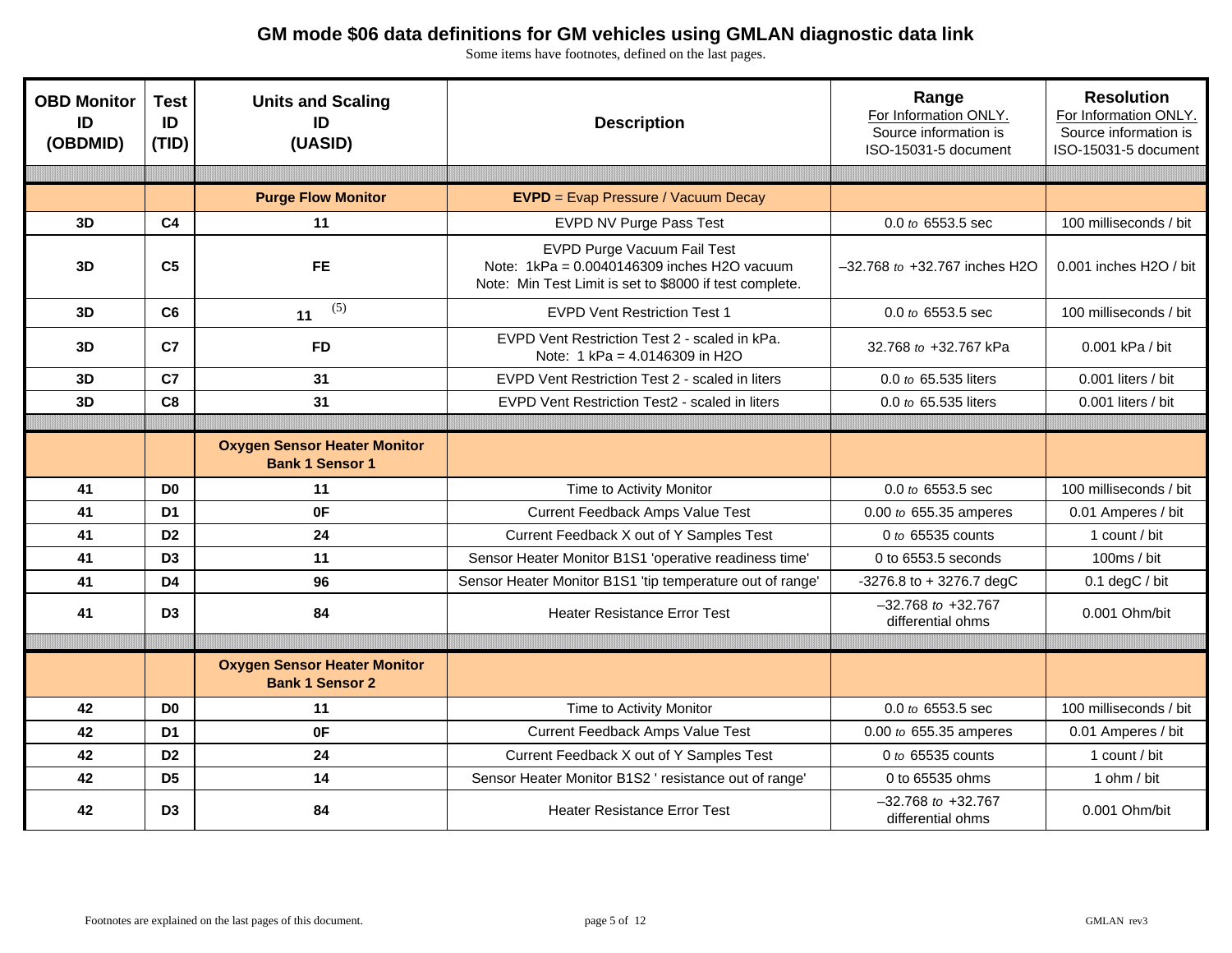| <b>OBD Monitor</b><br>ID<br>(OBDMID) | <b>Test</b><br>ID<br>(TID) | <b>Units and Scaling</b><br>ID<br>(UASID)                     | <b>Description</b>                                        | Range<br>For Information ONLY.<br>Source information is<br>ISO-15031-5 document | <b>Resolution</b><br>For Information ONLY.<br>Source information is<br>ISO-15031-5 document |
|--------------------------------------|----------------------------|---------------------------------------------------------------|-----------------------------------------------------------|---------------------------------------------------------------------------------|---------------------------------------------------------------------------------------------|
|                                      |                            |                                                               |                                                           |                                                                                 |                                                                                             |
|                                      |                            | <b>Oxygen Sensor Heater Monitor</b><br><b>Bank 1 Sensor 3</b> |                                                           |                                                                                 |                                                                                             |
| 43                                   | D <sub>0</sub>             | 11                                                            | Time to Activity Monitor                                  | 0.0 to 6553.5 sec                                                               | 100 milliseconds / bit                                                                      |
| 43                                   | D <sub>1</sub>             | 0F                                                            | Current Feedback Amps Value Test                          | 0.00 to 655.35 amperes                                                          | 0.01 Amperes / bit                                                                          |
| 43                                   | D <sub>2</sub>             | 24                                                            | Current Feedback X out of Y Samples Test                  | 0 to 65535 counts                                                               | 1 count / bit                                                                               |
| 43                                   | D <sub>3</sub>             | 84                                                            | <b>Heater Resistance Error Test</b>                       | $-32.768$ to $+32.767$<br>differential ohms                                     | 0.001 Ohm/bit                                                                               |
|                                      |                            |                                                               |                                                           |                                                                                 |                                                                                             |
|                                      |                            | <b>Oxygen Sensor Heater Monitor</b><br><b>Bank 2 Sensor 1</b> |                                                           |                                                                                 |                                                                                             |
| 45                                   | D <sub>0</sub>             | 11                                                            | Time to Activity Monitor                                  | $0.0$ to 6553.5 sec                                                             | 100 milliseconds / bit                                                                      |
| 45                                   | D <sub>1</sub>             | 0F                                                            | Current Feedback Amps Value Test                          | 0.00 to 655.35 amperes                                                          | 0.01 Amperes / bit                                                                          |
| 45                                   | D <sub>2</sub>             | 24                                                            | Current Feedback X out of Y Samples Test                  | 0 to 65535 counts                                                               | 1 count / bit                                                                               |
| 45                                   | D <sub>3</sub>             | 11                                                            | Sensor Heater Monitor B2S1 'operative readiness time'     | 0 to 6553.5 seconds                                                             | 100ms / bit                                                                                 |
| 45                                   | D <sub>3</sub>             | 84                                                            | <b>Heater Resistance Error Test</b>                       | $-32.768$ to $+32.767$<br>differential ohms                                     | 0.001 Ohm/bit                                                                               |
| 45                                   | D <sub>4</sub>             | 96                                                            | Sensor Heater Monitor B2S1 'tip temperature out of range' | $-3276.8$ to $+3276.7$ degC                                                     | $0.1$ degC $/$ bit                                                                          |
|                                      |                            |                                                               |                                                           |                                                                                 |                                                                                             |
|                                      |                            | <b>Oxygen Sensor Heater Monitor</b><br><b>Bank 2 Sensor 2</b> |                                                           |                                                                                 |                                                                                             |
| 46                                   | D <sub>0</sub>             | 11                                                            | Time to Activity Monitor                                  | $0.0$ to 6553.5 sec                                                             | 100 milliseconds / bit                                                                      |
| 46                                   | D <sub>1</sub>             | 0F                                                            | Current Feedback Amps Value Test                          | 0.00 to 655.35 amperes                                                          | 0.01 Amperes / bit                                                                          |
| 46                                   | D <sub>2</sub>             | 24                                                            | Current Feedback X out of Y Samples Test                  | 0 to 65535 counts                                                               | 1 count / bit                                                                               |
| 46                                   | D <sub>3</sub>             | 84                                                            | <b>Heater Resistance Error Test</b>                       | $-32.768$ to $+32.767$<br>differential ohms                                     | 0.001 Ohm/bit                                                                               |
| 46                                   | D <sub>5</sub>             | 14                                                            | Sensor Heater Monitor B2S2 ' resistance out of range'     | 0 to 65535 ohms                                                                 | 1 ohm / bit                                                                                 |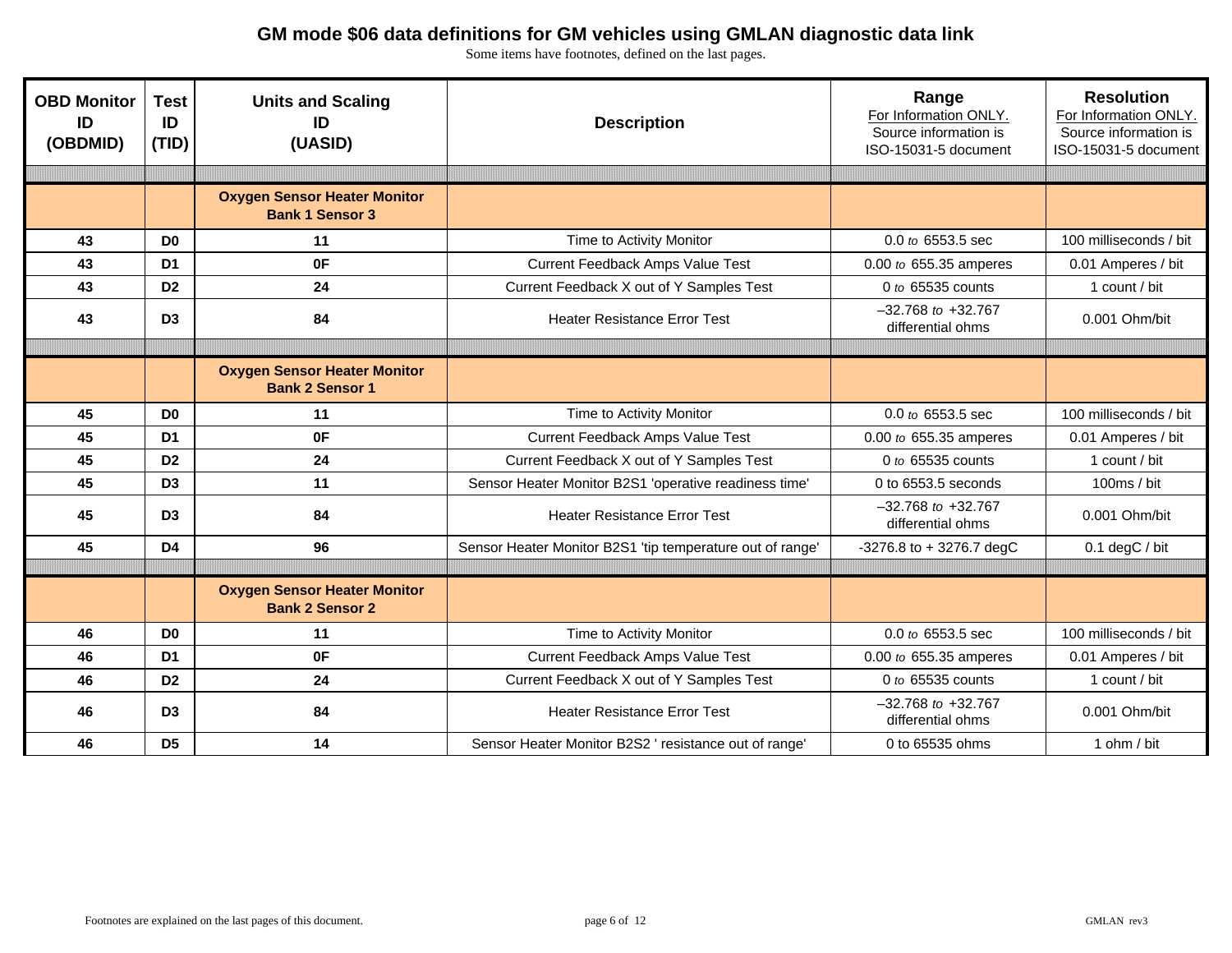| <b>OBD Monitor</b><br>ID<br>(OBDMID) | <b>Test</b><br>ID<br>(TID) | <b>Units and Scaling</b><br>ID<br>(UASID)                     | <b>Description</b>                                                                            | Range<br>For Information ONLY.<br>Source information is<br>ISO-15031-5 document | <b>Resolution</b><br>For Information ONLY.<br>Source information is<br>ISO-15031-5 document |
|--------------------------------------|----------------------------|---------------------------------------------------------------|-----------------------------------------------------------------------------------------------|---------------------------------------------------------------------------------|---------------------------------------------------------------------------------------------|
|                                      |                            |                                                               |                                                                                               |                                                                                 |                                                                                             |
|                                      |                            | <b>Oxygen Sensor Heater Monitor</b><br><b>Bank 2 Sensor 3</b> |                                                                                               |                                                                                 |                                                                                             |
| 47                                   | D <sub>0</sub>             | 11                                                            | Time to Activity Monitor                                                                      | 0.0 to 6553.5 sec                                                               | 100 milliseconds / bit                                                                      |
| 47                                   | D <sub>1</sub>             | 0F                                                            | <b>Current Feedback Amps Value Test</b>                                                       | $0.00$ to 655.35 amperes                                                        | 0.01 Amperes / bit                                                                          |
| 47                                   | D <sub>2</sub>             | 24                                                            | Current Feedback X out of Y Samples Test                                                      | 0 to 65535 counts                                                               | 1 count / bit                                                                               |
| 47                                   | D <sub>3</sub>             | 84                                                            | <b>Heater Resistance Error Test</b>                                                           | $-32.768$ to $+32.767$<br>differential ohms                                     | 0.001 Ohm/bit                                                                               |
|                                      |                            |                                                               |                                                                                               |                                                                                 |                                                                                             |
|                                      |                            | <b>Secondary AIR monitor</b><br>bank 1                        |                                                                                               |                                                                                 |                                                                                             |
| 71                                   | E <sub>0</sub>             | 24                                                            | AIR - Bank 1 Test                                                                             | 0 to 65535 counts                                                               | 1 count / bit                                                                               |
| 71                                   | E1                         | <b>FD</b>                                                     | AIR on - pressure error test                                                                  | -32.768 to +32.767 kPa                                                          | 0.001 kPa / bit                                                                             |
| 71                                   | E2                         | <b>FD</b>                                                     | AIR Valve shut - pressure error test                                                          | $-32.768$ to $+32.767$ kPa                                                      | 0.001 kPa / bit                                                                             |
| $71$                                 | E <sub>3</sub>             | <b>FD</b>                                                     | AIR Pump off - pressure error test                                                            | -32.768 to +32.767 kPa                                                          | 0.001 kPa / bit                                                                             |
|                                      |                            |                                                               |                                                                                               |                                                                                 |                                                                                             |
|                                      |                            | <b>Secondary AIR monitor</b><br>bank 2                        |                                                                                               |                                                                                 |                                                                                             |
| 72                                   | E <sub>0</sub>             | 24                                                            | AIR - Bank 2 Test                                                                             | 0 to 65535 counts                                                               | 1 count / bit                                                                               |
| 72                                   | E1                         | <b>FD</b>                                                     | AIR on - pressure error test                                                                  | -32.768 to +32.767 kPa                                                          | 0.001 kPa / bit                                                                             |
| 72                                   | E2                         | <b>FD</b>                                                     | AIR Valve shut - pressure error test                                                          | -32.768 to +32.767 kPa                                                          | 0.001 kPa / bit                                                                             |
| 72                                   | E <sub>3</sub>             | <b>FD</b>                                                     | AIR Pump off - pressure error test                                                            | -32.768 to +32.767 kPa                                                          | 0.001 kPa / bit                                                                             |
| 72                                   | E4                         | <b>FD</b>                                                     | AIR on - pressure differential, between bank 1 and bank 2                                     | $-32.768$ to $+32.767$ kPa                                                      | 0.001 kPa / bit                                                                             |
|                                      |                            |                                                               |                                                                                               |                                                                                 |                                                                                             |
|                                      |                            | <b>Misfire Cylinder 1 data</b>                                |                                                                                               |                                                                                 |                                                                                             |
| A2                                   | 0 <sub>B</sub>             | (4)<br>24                                                     | EWMA (Exponentially Weighted Moving Average)<br>misfire counts for the last 10 driving cycles | 0 to 65535 counts                                                               | 1 count / bit                                                                               |
| A <sub>2</sub>                       | 0C                         | 24                                                            | Misfire counts for the last / current driving cycles                                          | 0 to 65535 counts                                                               | 1 count / bit                                                                               |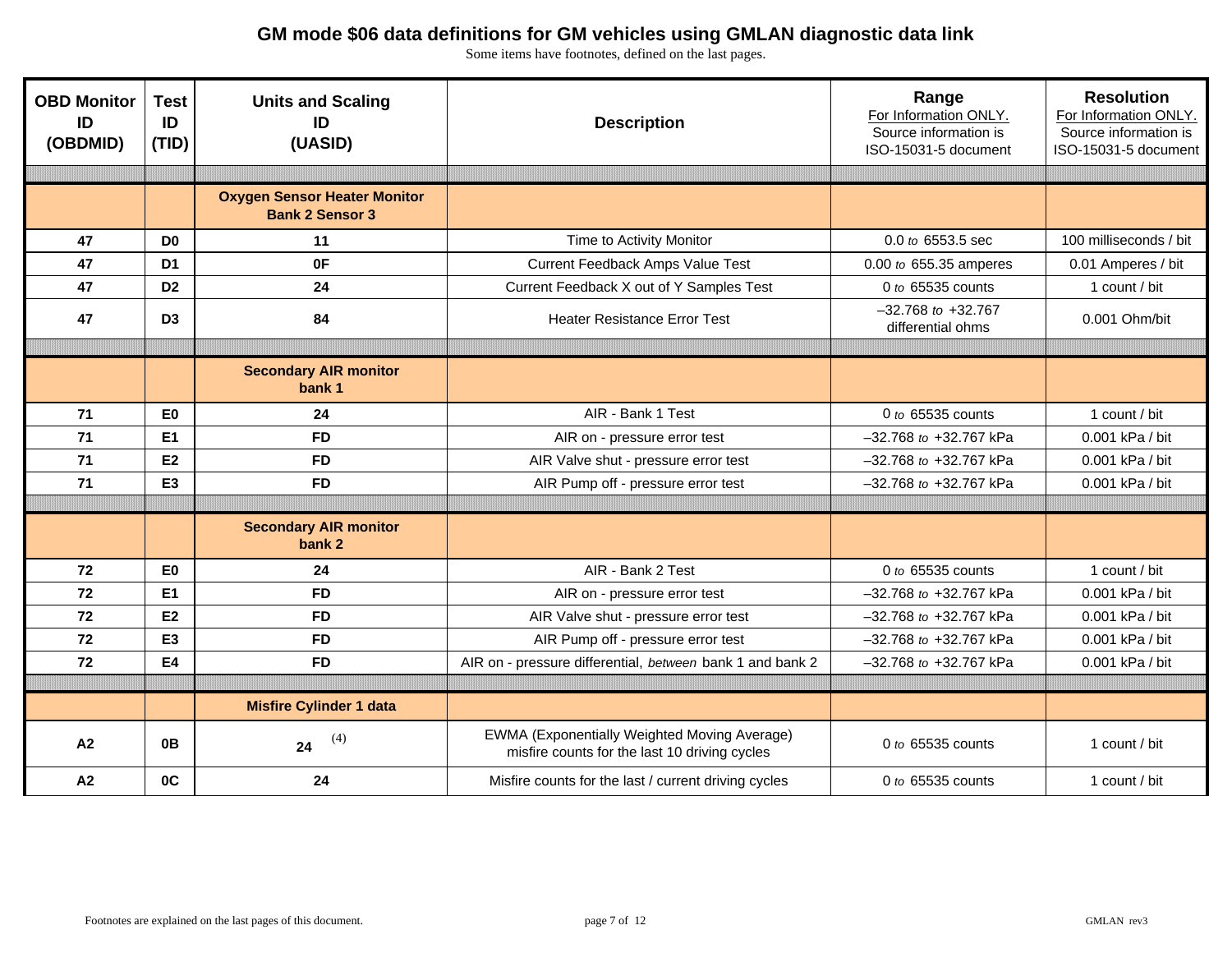| <b>OBD Monitor</b><br>ID<br>(OBDMID) | <b>Test</b><br>ID<br>(TID) | <b>Units and Scaling</b><br>ID<br>(UASID) | <b>Description</b>                                                                            | Range<br>For Information ONLY.<br>Source information is<br>ISO-15031-5 document | <b>Resolution</b><br>For Information ONLY.<br>Source information is<br>ISO-15031-5 document |
|--------------------------------------|----------------------------|-------------------------------------------|-----------------------------------------------------------------------------------------------|---------------------------------------------------------------------------------|---------------------------------------------------------------------------------------------|
|                                      |                            |                                           |                                                                                               |                                                                                 |                                                                                             |
|                                      |                            | <b>Misfire Cylinder 2 data</b>            |                                                                                               |                                                                                 |                                                                                             |
| A <sub>3</sub>                       | 0B                         | $(4)$ $(7)$<br>24                         | EWMA (Exponentially Weighted Moving Average)<br>misfire counts for the last 10 driving cycles | 0 to 65535 counts                                                               | 1 count / bit                                                                               |
| A <sub>3</sub>                       | 0C                         | (7)<br>24                                 | Misfire counts for the last / current driving cycles                                          | 0 to 65535 counts                                                               | 1 count / bit                                                                               |
|                                      |                            |                                           |                                                                                               |                                                                                 |                                                                                             |
|                                      |                            | <b>Misfire Cylinder 3 data</b>            |                                                                                               |                                                                                 |                                                                                             |
| A4                                   | 0B                         | $(4)$ (7)<br>24                           | EWMA (Exponentially Weighted Moving Average)<br>misfire counts for the last 10 driving cycles | 0 to 65535 counts                                                               | 1 count / bit                                                                               |
| A <sub>4</sub>                       | 0C                         | (7)<br>24                                 | Misfire counts for the last / current driving cycles                                          | 0 to 65535 counts                                                               | 1 count / bit                                                                               |
|                                      |                            |                                           |                                                                                               |                                                                                 |                                                                                             |
|                                      |                            | <b>Misfire Cylinder 4 data</b>            |                                                                                               |                                                                                 |                                                                                             |
| A <sub>5</sub>                       | 0B                         | $(4)$ (7)<br>24                           | EWMA (Exponentially Weighted Moving Average)<br>misfire counts for the last 10 driving cycles | 0 to 65535 counts                                                               | 1 count / bit                                                                               |
| A <sub>5</sub>                       | 0C                         | (7)<br>24                                 | Misfire counts for the last / current driving cycles                                          | 0 to 65535 counts                                                               | 1 count / bit                                                                               |
|                                      |                            |                                           |                                                                                               |                                                                                 |                                                                                             |
|                                      |                            | <b>Misfire Cylinder 5 data</b>            |                                                                                               |                                                                                 |                                                                                             |
| A <sub>6</sub>                       | 0B                         | (4)<br>24                                 | EWMA (Exponentially Weighted Moving Average)<br>misfire counts for the last 10 driving cycles | 0 to 65535 counts                                                               | 1 count / bit                                                                               |
| A <sub>6</sub>                       | 0C                         | 24                                        | Misfire counts for the last / current driving cycles                                          | 0 to 65535 counts                                                               | 1 count / bit                                                                               |
|                                      |                            |                                           |                                                                                               |                                                                                 |                                                                                             |
|                                      |                            | <b>Misfire Cylinder 6 data</b>            |                                                                                               |                                                                                 |                                                                                             |
| <b>A7</b>                            | 0 <sub>B</sub>             | (4)<br>24                                 | EWMA (Exponentially Weighted Moving Average)<br>misfire counts for the last 10 driving cycles | 0 to 65535 counts                                                               | 1 count / bit                                                                               |
| <b>A7</b>                            | 0C                         | 24                                        | Misfire counts for the last / current driving cycles                                          | 0 to 65535 counts                                                               | 1 count / bit                                                                               |
|                                      |                            |                                           |                                                                                               |                                                                                 |                                                                                             |
|                                      |                            | <b>Misfire Cylinder 7 data</b>            |                                                                                               |                                                                                 |                                                                                             |
| A <sub>8</sub>                       | 0B                         | 24                                        | EWMA (Exponentially Weighted Moving Average)<br>misfire counts for the last 10 driving cycles | 0 to 65535 counts                                                               | 1 count / bit                                                                               |
| A8                                   | OC                         | 24                                        | Misfire counts for the last / current driving cycles                                          | 0 to 65535 counts                                                               | 1 count / bit                                                                               |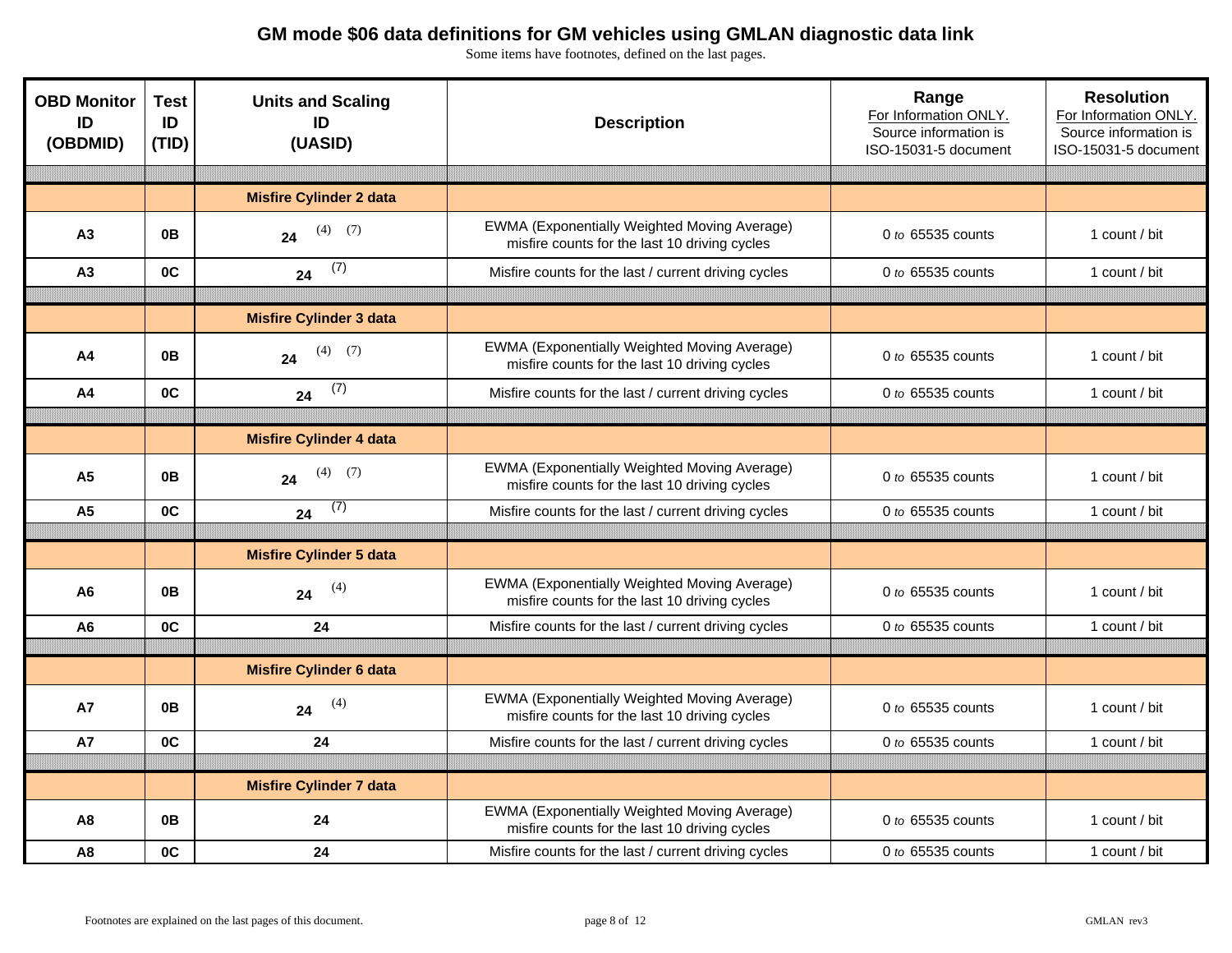| <b>OBD Monitor</b><br>ID<br>(OBDMID) | <b>Test</b><br>ID<br>(TID) | <b>Units and Scaling</b><br>ID<br>(UASID) | <b>Description</b>                                                                            | Range<br>For Information ONLY.<br>Source information is<br>ISO-15031-5 document | <b>Resolution</b><br>For Information ONLY.<br>Source information is<br>ISO-15031-5 document |
|--------------------------------------|----------------------------|-------------------------------------------|-----------------------------------------------------------------------------------------------|---------------------------------------------------------------------------------|---------------------------------------------------------------------------------------------|
|                                      |                            | <b>Misfire Cylinder 8 data</b>            |                                                                                               |                                                                                 |                                                                                             |
| A <sub>9</sub>                       | 0 <sub>B</sub>             | 24                                        | EWMA (Exponentially Weighted Moving Average)<br>misfire counts for the last 10 driving cycles | 0 to 65535 counts                                                               | 1 count / bit                                                                               |
| A9                                   | OC                         | 24                                        | Misfire counts for the last / current driving cycles                                          | 0 to 65535 counts                                                               | 1 count / bit                                                                               |
|                                      |                            |                                           |                                                                                               |                                                                                 |                                                                                             |
|                                      |                            | <b>Misfire Cylinder 9 data</b>            |                                                                                               |                                                                                 |                                                                                             |
| AA                                   | 0 <sub>B</sub>             | 24                                        | EWMA (Exponentially Weighted Moving Average)<br>misfire counts for the last 10 driving cycles | 0 to 65535 counts                                                               | 1 count / bit                                                                               |
| AA                                   | 0 <sup>C</sup>             | 24                                        | Misfire counts for the last / current driving cycles                                          | 0 to 65535 counts                                                               | 1 count / bit                                                                               |
|                                      |                            |                                           |                                                                                               |                                                                                 |                                                                                             |
|                                      |                            | <b>Misfire Cylinder 10 data</b>           |                                                                                               |                                                                                 |                                                                                             |
| AB                                   | 0 <sub>B</sub>             | 24                                        | EWMA (Exponentially Weighted Moving Average)<br>misfire counts for the last 10 driving cycles | 0 to 65535 counts                                                               | 1 count / bit                                                                               |
| AB                                   | OC                         | 24                                        | Misfire counts for the last / current driving cycles                                          | 0 to 65535 counts                                                               | 1 count / bit                                                                               |
|                                      |                            |                                           |                                                                                               |                                                                                 |                                                                                             |
|                                      |                            | <b>Misfire Cylinder 11 data</b>           |                                                                                               |                                                                                 |                                                                                             |
| <b>AC</b>                            | A <sub>5</sub>             | 24                                        | EWMA (Exponentially Weighted Moving Average)<br>misfire counts for the last 10 driving cycles | 0 to 65535 counts                                                               | 1 count / bit                                                                               |
| <b>AC</b>                            | 0C                         | 24                                        | Misfire counts for the last / current driving cycles                                          | $0$ to 65535 counts                                                             | 1 count / bit                                                                               |
|                                      |                            |                                           |                                                                                               |                                                                                 |                                                                                             |
|                                      |                            | <b>Misfire Cylinder 12 data</b>           |                                                                                               |                                                                                 |                                                                                             |
| <b>AD</b>                            | 0 <sub>B</sub>             | 24                                        | EWMA (Exponentially Weighted Moving Average)<br>misfire counts for the last 10 driving cycles | 0 to 65535 counts                                                               | 1 count / bit                                                                               |
| <b>AD</b>                            | 0C                         | 24                                        | Misfire counts for the last / current driving cycles                                          | 0 to 65535 counts                                                               | 1 count / bit                                                                               |
|                                      |                            |                                           |                                                                                               |                                                                                 |                                                                                             |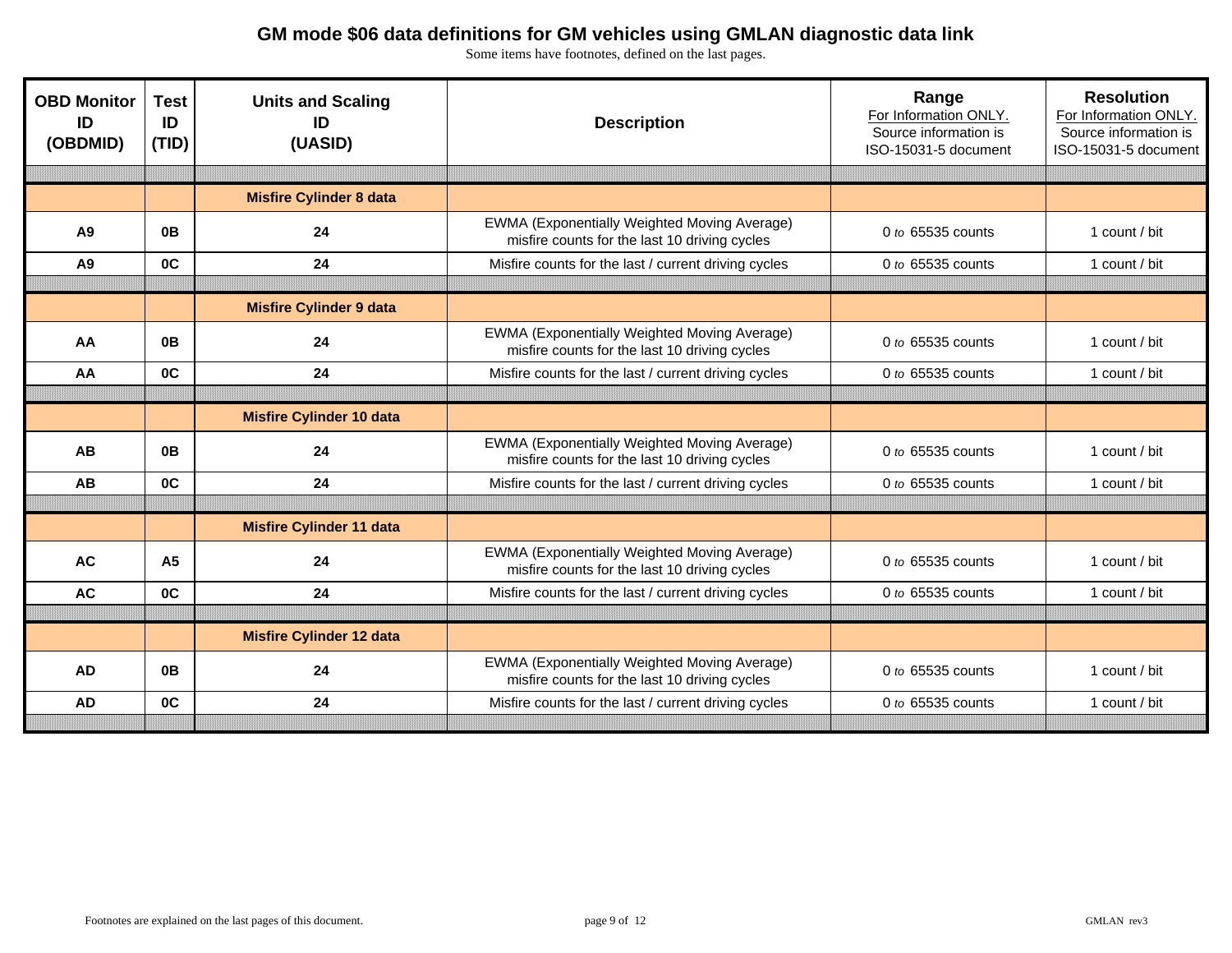Some items have footnotes, defined on the last pages.

| OBD Monitor | <b>Test</b> | <b>Units and Scaling</b> |                    | Range                                          | <b>Resolution</b>                             |
|-------------|-------------|--------------------------|--------------------|------------------------------------------------|-----------------------------------------------|
|             | ID          | ΙD                       | <b>Description</b> | For Information ONLY.<br>Source information is | For Information ONLY.                         |
| (OBDMID)    | (TID)       | <b>(UASID)</b>           |                    | ISO-15031-5 document                           | Source information is<br>ISO-15031-5 document |

## **FOOTNOTES**

| Cadillac XLR, SRX with 4.6 liter (VIN A) engine         |  |
|---------------------------------------------------------|--|
|                                                         |  |
|                                                         |  |
| The following OBDMIDs and TIDs may be defined as shown: |  |
| OBDMID \$01                                             |  |
| TID \$10 may be replaced with TID \$89                  |  |
| OBDMID \$05                                             |  |
| TID \$10 may be replaced with TID \$89                  |  |
| OBDMID \$39                                             |  |
| TID \$39 may be replaced with TID \$B0                  |  |
| TID \$3A may be replaced with TID \$B1                  |  |

**2**For the following 2004 model year vehicles:

Cadillac XLR, SRX with 4.6 liter (VIN A) engine

OBDMID \$39 TID \$3B test limits and value are invalid.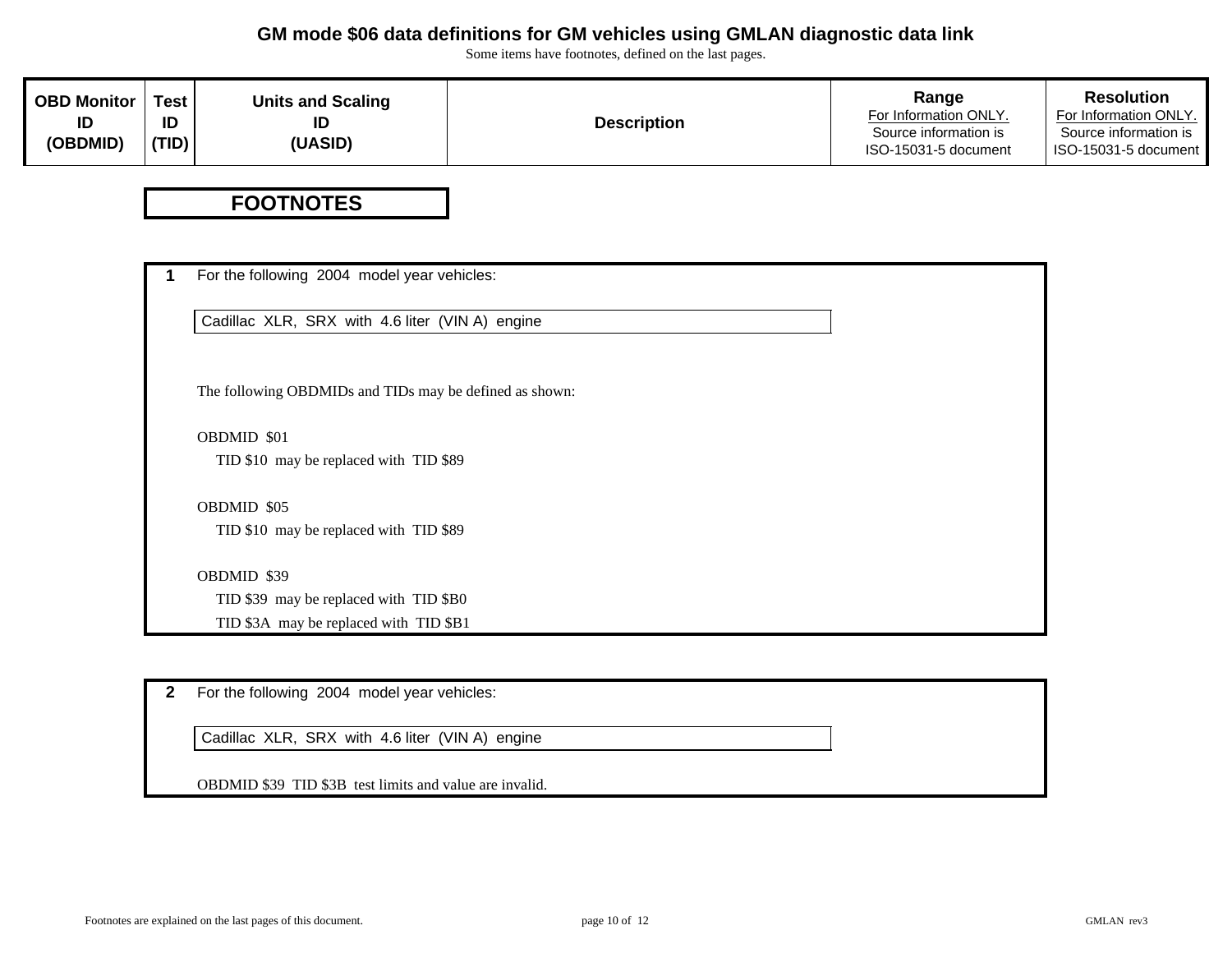Some items have footnotes, defined on the last pages.

| <b>OBD Monitor</b> | <b>Test</b> | <b>Units and Scaling</b> | <b>Description</b> | Range                                         | <b>Resolution</b>                             |
|--------------------|-------------|--------------------------|--------------------|-----------------------------------------------|-----------------------------------------------|
| ID                 | ID          | ID                       |                    | For Information ONLY                          | For Information ONLY.                         |
| (OBDMID)           | (TID)       | (UASID)                  |                    | Source information is<br>ISO-15031-5 document | Source information is<br>ISO-15031-5 document |

#### **FOOTNOTES**

**3**For the following 2005 model year vehicles:

Chevrolet Equinox with 3.4 liter (VIN F)

Chevrolet Malibu with 3.5 liter (VIN 8)

Pontiac Grand Am with 3.5 liter (VIN 8)

OBDMID \$01 TID \$88 test limits and value should be divided by 1000.

**4**For the following 2005 model year vehicles:

Chevrolet Equinox with 3.4 liter (VIN F)

Chevrolet Malibu with 3.5 liter (VIN 8)

Pontiac Grand Am with 3.5 liter (VIN 8)

OBDMID \$A2 through \$A7 TID \$0B test value should be multiplied by 10.

**5**For the following 2007 model year vehicle:

Buick Lucerne with 3.8L (VIN 2) engine

If the test limit for OBDMID \$3D TID \$6C reads 8.8 seconds (raw Hex value 58), the test value may be invalid.

If the test value is more than the test limit *-and-* P0446 is not set, the data is invalid.

If the test value is less than the test limit *-and-* P0446 is set, the data may be invalid.